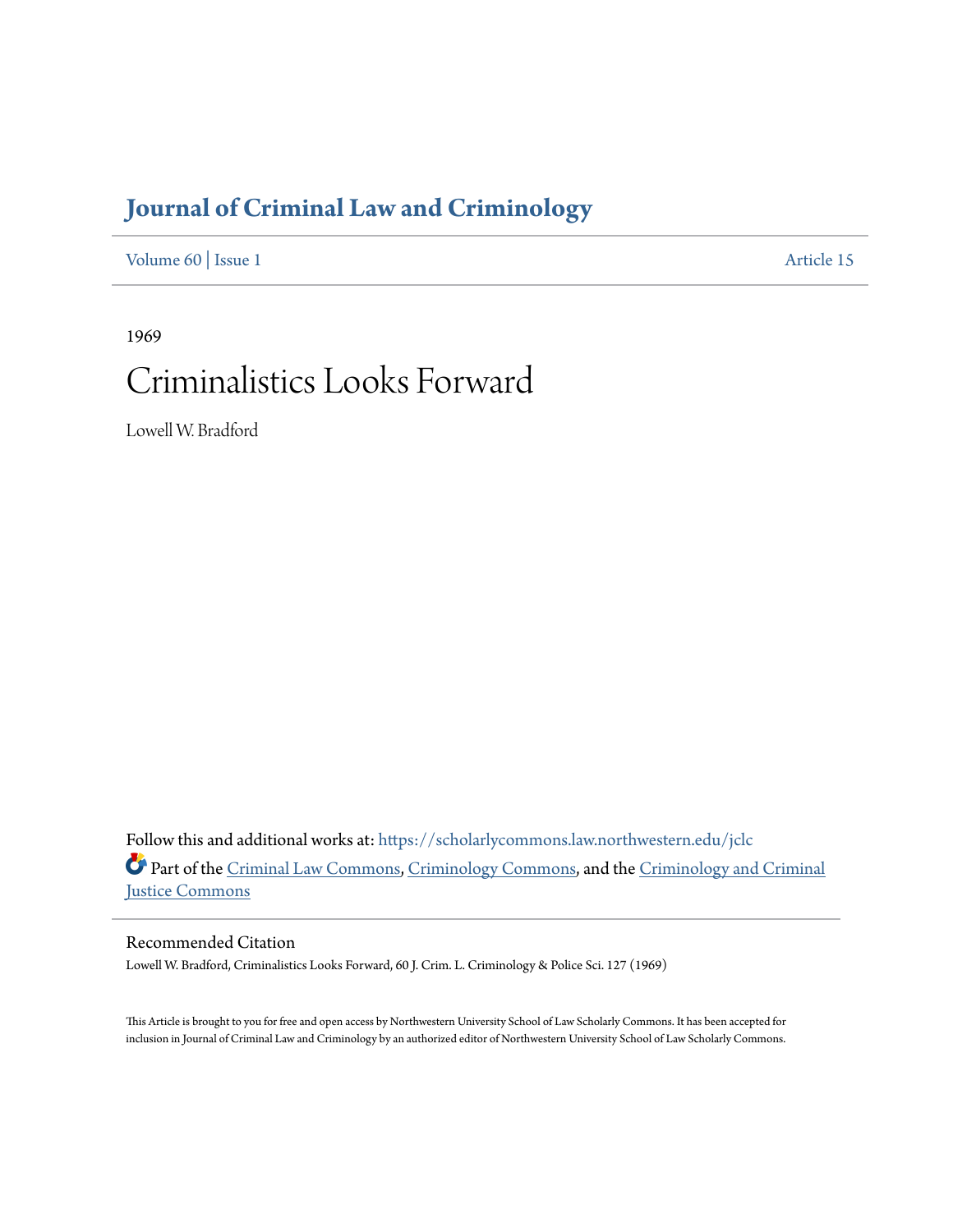## CRIMINALISTICS LOOKS FORWARD

## LOWELL W. BRADFORD

The author is Director, Laboratory of Criminalistics, County of Santa Clara, San Jose, California. He is a graduate of the University of California, and active in a number of professional organizations, including the American Academy of Forensic Sciences, and the California **Association of Criminalists.** Mr. Bradford is **co-author of** *The Crime Laboratory, Organization and Administration* (Thomas **1965),** and has published extensively in **various** technical journals. **His** present paper was presented **at** the second National Symposium on Law Enforcement Science and Technology, I.T.T. Research Institute, Chicago, April 1968.-EDITOR.

The vast majority of laboratories engaged in scientific crime detection in this country are small units staffed with less than five scientific personnel, many have but one or two; few, **if** any, of the laboratories both large and small have developed through any program of planning or prediction. At the local government level, they have grown in response to the urgent and critical needs of particular police problems, and the resulting limitations and shortcomings are the consequence of a complete lack of directed planning. In general, they operate a makeshift workspace or in limited floor space; are understaffed, underequipped, but overloaded with case work and staff duties. Opportunities for programmed in-service professional career development are practically non-existent. The few professionals in this newly developing field have literally pulled themselves to their present level of knowledge and successful operations by their own bootstraps.

The favorable part of this picture of the current status of Criminalistics is that despite the lack of research and development support or general governmental planning in this field, the last two decades have seen a tremendous development in technical methodology, professional doctrine, and operational concepts.

Thus the general practice of Criminalistics is a drama in which the backdrop has been administrative adversity, i.e. public failure to provide implementation in forensic science, the players symbolize technical and professional progress, the music plays the melody of the mushrooming needs of society, and lyrics include the public clamor for better police service. This clamor is sometimes raised by the same group who produce the adversity. The program of this drama describes Act I as the status quo in which the final scene called "How" poses a situation which has great potential for future development. Act **II** is not yet written.

Successful future development will depend heavily upon directed planning to meet projected problems. These projections must take into account the elements of administration, operations, and logistics before any suitable technical programs can be established.

There have been vast technological developments in recent years in industry, especially in connection with space programs. Much of this technology has yet to be applied to the physical evidence aspects of criminal and civil law.

Before this can be done, there must be an understanding of the nature of *Criminalistics* or more broadly speaking, *Forensic Science.*

General Criminalistics includes selected phases of the practice of analytical chemistry, applied physics, microscopy, biochemistry, immunology, technical photography, and a number of other basic sciences as well as trade skills from selected vocations. The general practice of Criminalistics in many ways resembles the general practice of medicine. The physician treats patients; whereas the criminalist treats the physical evidence problems of the law; and like medicine, in each case, the problem is volunteered, not solicited. The patient calls upon the physician with signs of ill health. **By** an overview of history, the physician interprets signs and symptoms together with laboratory tests and makes a diagnosis. Then he treats the problem with all available scientific knowledge and professional skill. The same is true in criminalistics. The lawman with the problem seeks the criminalistics operation for a solution. He places his problem in the hands of the criminalist and expects the application of all current scientific knowledge together with professional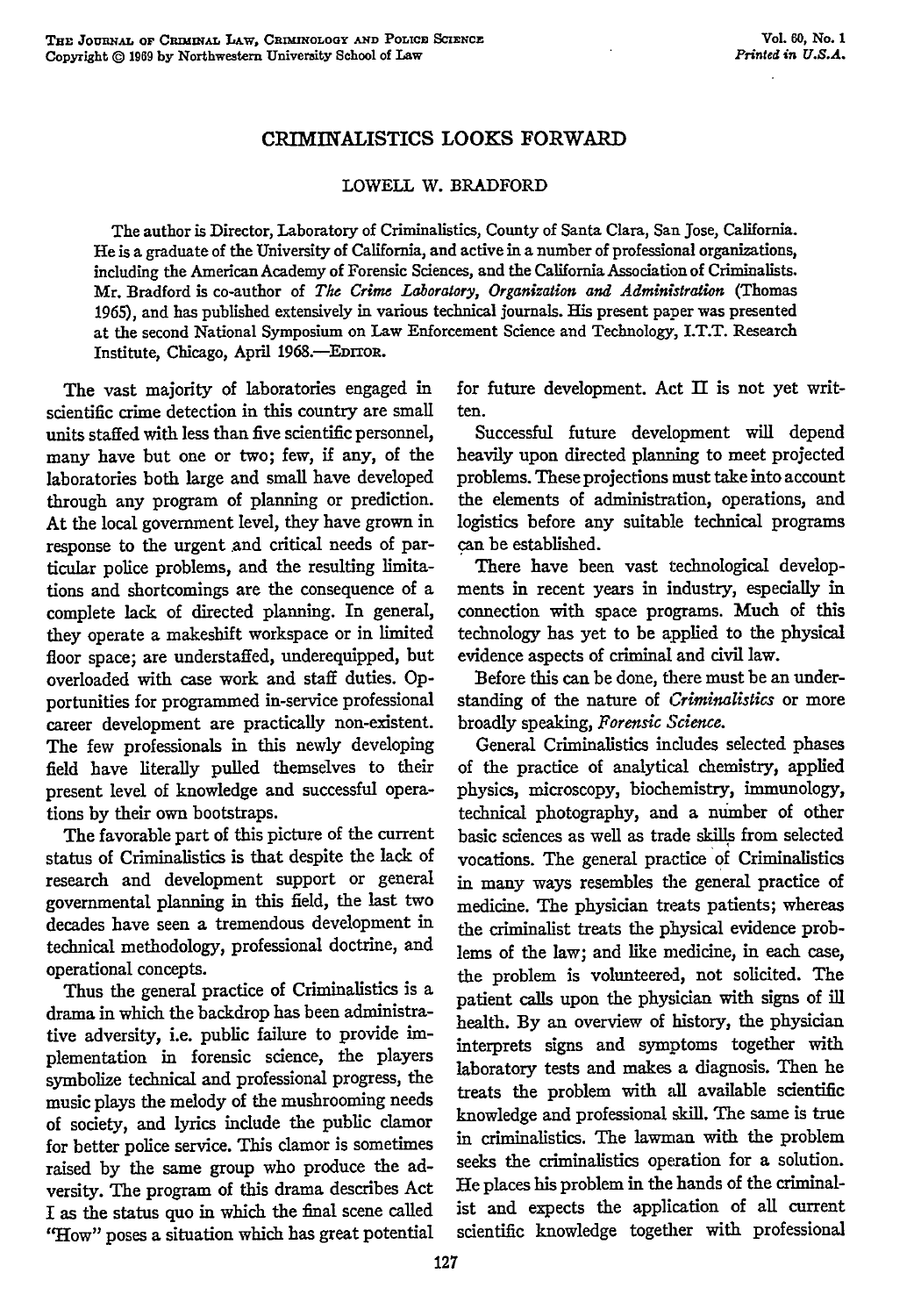skill and ingenuity in the solution of that problem.

In order to fulfill this expected function, the criminalist must first be a scientist. Secondly, he must understand the concepts of the law and the rules of evidence. Thirdly, he must be a true professional in that he has developed: (1) a sense of altruism; (2) a concept of ministry-meaning that through highly specialized knowledge he assumes the responsibility for the vital affairs of others; (3) an ethical doctrine which provides conduct guidelines in the vicissitudes of scientific-legal strife.

These are qualifications which do not at the present time result from any academic curriculum. One of the first objectives of *Looking Forward,* therefore, is to bring about a center of training in which the adequately qualified criminalist can be developed.

The most urgent matter to be attended to is a consideration of some of the problems to be solved in the field.of criminalistics education.

As well as planning a competent and comprehensive program of training which will place professional criminalists in the field, it is immediately important to head off any attempts **by** schools of police administration and criminology who intend to put forward a program in criminalistics which is a degree program in name only. The shortcomings of such deceiving programs can only lead to long range damage to the entire field of criminalistics.

In rising to the recent outcries concerning the shortage of qualified applicants for positions in criminalistics operations, several vocational type school programs have created group majors leading to a certificate as a technician in criminalistics or to a degree in criminalistics. **A** dose look at these curricula shows that they lack the proper amount of chemistry, physics, microscopy, biochemistry, microchemistry, and subjects devoted to professional aspects to meet the needs of the field. An exploration of course content indicates in many cases that specific courses dubbed "Criminalistics" have inadequate, or inapplicable content. An examination of the teaching staff in most cases demonstrates a lack of qualifications. Most are not qualified criminalists and have never practiced criminalistics or forensic science in any form. The only qualification of some is experience in detective work.

We must face the fact that there are relatively few Criminalists with professional qualifications

who have both the aptitude and desire for teaching.

To try to distribute the available potential educators among a number of institutions through the land would be to splinter and destroy the potential that is available for consolidation. It would be more sensible to collect a teaching staff at one institution and organize a fundamental curriculum which has both breadth and depth. Such a concentration 'of capabilities could lead to a reference center for standards, to archives of reference and test materials, and other data which would be available to the profession at large.

Such archives are currently nonexistent. For example, there is no central comprehensive collection of firearms, ammunition, hair, fibers, woods, pollens, glass, paints, tire patterns, etc., which has been collected with the aim of criminalistics application and which is available to criminalists throughout the country.

The first requirement of a teaching program in Criminalistics is the recruitment of a chairman who is a contemporary leader in the field with years of significant experience and who should be required to maintain an active role in his professional activity. One of the stumbling blocks to finding such a head or other professional qualified staff is the fact that most contemporary leaders in the field do not possess the doctorate degree and on that basis alone are not acceptable to college and university administrators. However, it must be remembered that other heads' of academic programs without the doctorate have quite successfully espoused, developed, administered, directed, and taught programs in our finest colleges and universities because of the paucity of qualified professionals with doctoral degrees in the field. We have the shining example of the first curriculum in Criminology ever to be offered at the University of California whose first Director was Professor August Volmer. Professor Orlando W. Wilson and Professor Joseph D. Lohman followed successively as Deans of this school in which the degree of Doctor of Criminology is offered. All three men have served in a distinguished manner as administrators and educators, yet none has possessed the doctorate, himself. They have been outstandingly successful because they have been qualified **by** virtue of combinations of training, professional experience, and leadership in the field.

It is clear therefore that future training programs in Criminalistics must be headed by professionals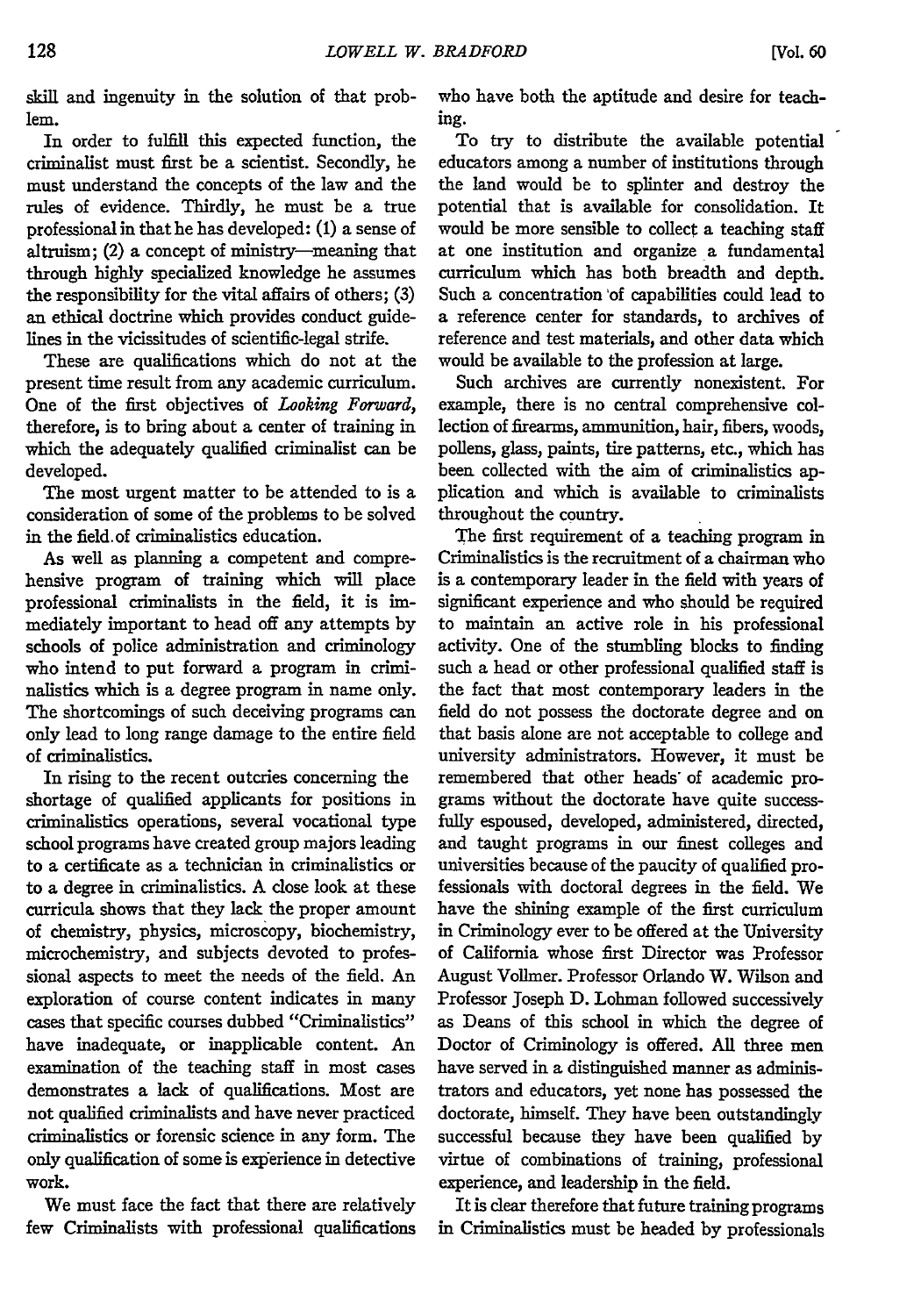in the field regardless of the attainment of academic degrees.

After solving the training problem, in *Looking Forward* to ministering to the needs of society in the field of physical evidence, one must take an inventory of other basic needs in order to see what they are.

**-** This inventory begins with the breadth of the practice of general criminalistics. A consideration of the scope of scientific or physical evidence problems that must be engaged will lead to these finite areas:

*1. Drink and Drug-Influenced Driver Enforcement.* Here there is a need for tests of physiological specimens to determine the amount of alcohol present and the meaning and interpretation of test results. Developing out of this area is the need for cognizance of the drug problem, for many drinking driver cases turn out to be drug or drug plus alcohol cases. The entire nation is plagued with an increasing number of these cases. Programs of evidence gathering in such instances are a constant challenge to Criminalistics operations everywhere. These programs must integrate technical, operational, logistical, and administrative methods in the fullest sense. The liaison with law enforcement ranges from training the patrol officer to educating the county prosecutor. The total effort required here must be intensive and extensive.

*2. Obscure and Violent Death.* Determining cause of death as to homicide, suicide or accident is ultimately the function of coroner or medical examiner. But the basis of and the pathway to that ultimate decision can often be spelled out **by** the Criminalistics Operation. The employment of all of its available resources is often called for in these cases. The stakes are high. Man's life and liberty are on the balance pan of the Scales of Justice in homicide determinations. Of no less importance is the necessity to develop full and accurate information which can differentiate *accident* from *suicide.* The consequences of an error in such a determination can be very costly or tragic to a family.

*3. Burglary, Armed Robbery, Assault, Sex Offenses.* These typical felony cases often involve much physical evidence of a microscopic nature. The training of detective personnel should include an appreciation for the presence of the microscopic environment. Here we find transfers of this minutiae by physical contact. The identification

of transfers of trace evidence leads to connecting the perpetrator with the crime. Examples include hairs and fibers, tool marks, paint, glass, soil, shoeprints, latent fingerprints, paper, ink, blood, firearms and ammunition components, and many other objects of physical evidence.

*4. Narcotics, Drugs, and Poisons. These* chemical compounds have evidentiary value in the form of proprietary dosage forms, residues in needles and syringes, and extracts from biological samples such as blood, urine, and other tissue. Recent changes in the law which limit the judicial use of confessions have caused an enormous increase in the number of marihuana, heroin, and morphine cases which must *now* be subjected to laboratory examination.

*5. Fire Investigation.* 'Fire cases represent a special category of investigation in which the full resources of a Criminalistics Operation can be employed. Because of insurance issues which arise from fires, there is an important aspect to civil litigation in this area. These cases involve an evaluation of potential sources of ignition, spread, intensity, and duration of a fire. Significant physical evidence concerning the source of ignition may be located and identified. Sometimes it can be identified succinctly with the perpetrator of arson.

*6. Traffic Accident Investigation (a Neglected Area).* Collision investigations constitute an area of neglect in most jurisdictions. The frequency and seriousness of collisions, and the overall impact of resulting damages and litigation upon society has never been measured. The frequency of this type of work requested from scientific crime investiga-, tion laboratories is very small compared with other kinds of evidence. Physical evidence from crashes lends itself to useful study by existing criminalistics techniques. Only the most aggressive investigators ask for help in these cases. In civil litiga-. tions there is an acute interest in this kind of evidence. However, if the material is not collected during the police phase of investigation, the opportunity for evidence gathering is lost for any later consideration.

*7. Liasion with Commercial and Other Govern- -mental Sources.* There are many sophisticated instrumental methods of analysis which the average small laboratory cannot possess because of economic limitations. These may include infrared spectrophotometry, X-Ray diffraction analysis, electron probe, neutron activation analysis, atomic